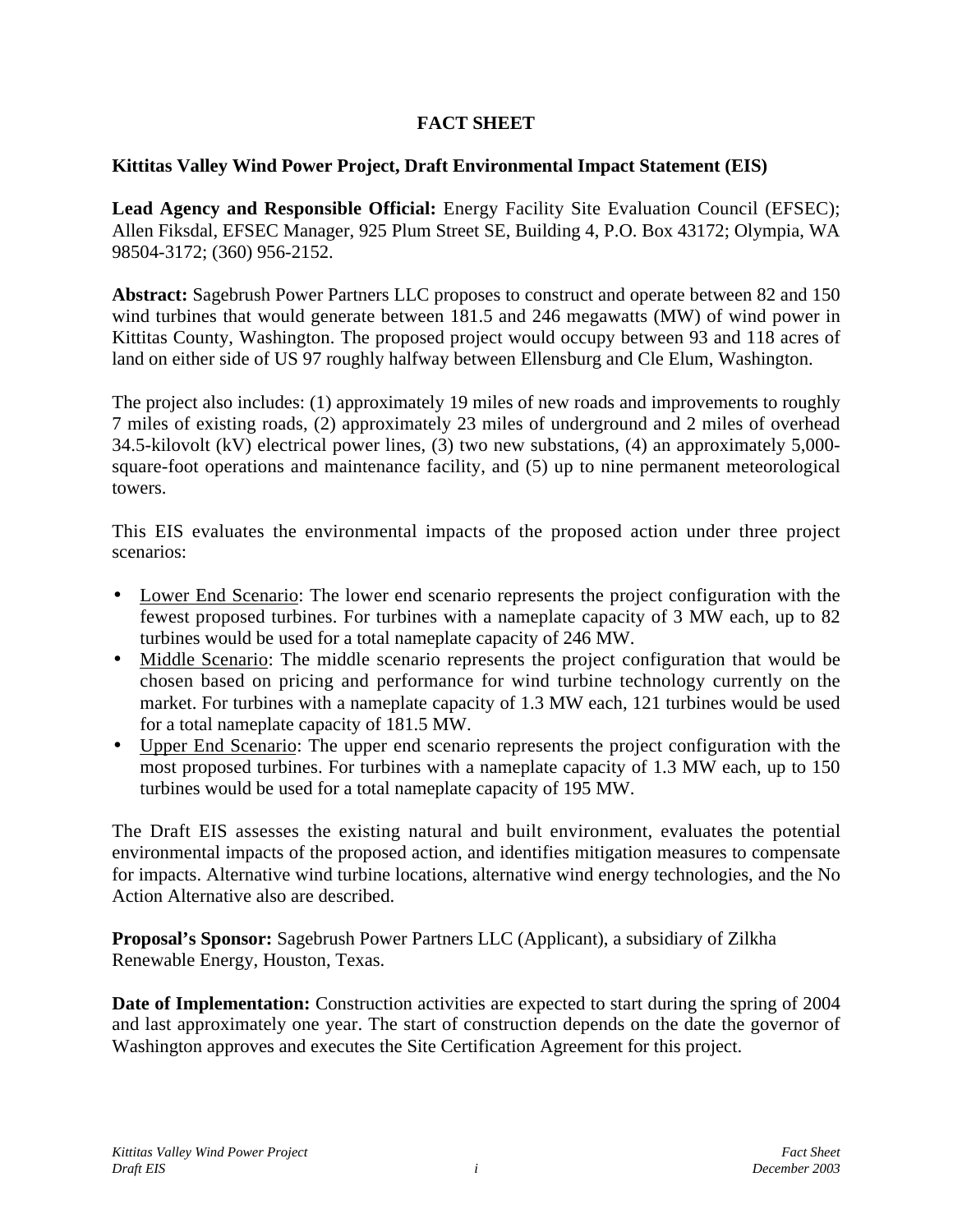**List of Possible Permits, Approvals, and Licenses:** EFSEC is the sole non-federal agency authorized to permit the proposed project. For informational purposes, Table 1-2 of this Draft EIS lists the major state and local permitting requirements preempted by EFSEC, as well as federal requirements. Not all listed permits and approvals may be required. The EFSEC Site Certification Agreement would provide construction and operational requirements and all other relevant local and Washington state permits and approvals for the project.

**Authors and Principal Contributors to EIS:** An independent consultant of EFSEC, Shapiro and Associates, Inc., is the principal author of the Draft EIS, with Otak Inc., Acres International, and Huckell/Weinman, Inc. contributing. The primary source of information used to prepare the Draft EIS is the Application for Site Certification, which was prepared by Sagebrush Power Partners LLC and its primary consultants CH2M Hill, Western Ecosystems Technologies, Inc., Northwest Wildlife Consultants, Inc., Eagle Cap Consulting Inc., and Lithic Analysts.

| <b>Subsequent Environmental Review:</b> | <b>Adjudicative Hearings</b>                                   |
|-----------------------------------------|----------------------------------------------------------------|
|                                         | Joint Aquatic Resources Permit Application Review<br>Final EIS |
|                                         |                                                                |

**Date of Final Lead Agency Action:** After EFSEC deliberates on the facts, testimony, and EIS contents, it will send a recommendation to the governor of the state of Washington to approve or deny the project (expected in spring 2004). The governor has 60 days to accept or reject the recommendation or to remand the recommendation to EFSEC for further investigation.

## **Contact for Additional Information:**

Irina Makarow, Siting Manager Energy Facility Site Evaluation Council 925 Plum Street SE, Building 4 P.O. Box 43172 Olympia, WA 98504-3172 (360) 956-2047 irinam@ep.cted.wa.gov

**Location of Background Information:** You may access this Draft EIS and find additional information about the project on the EFSEC Web site at www.efsec.wa.gov. Copies of the Kittitas Valley Wind Power Project Application for Site Certification, EFSEC No. 2003-01, and this Draft EIS also are available for public review at the following locations:

Washington State Energy Facility Site Evaluation Council 925 Plum Street SE, Building 4 Olympia, WA 98504-3172 (360) 956-2121